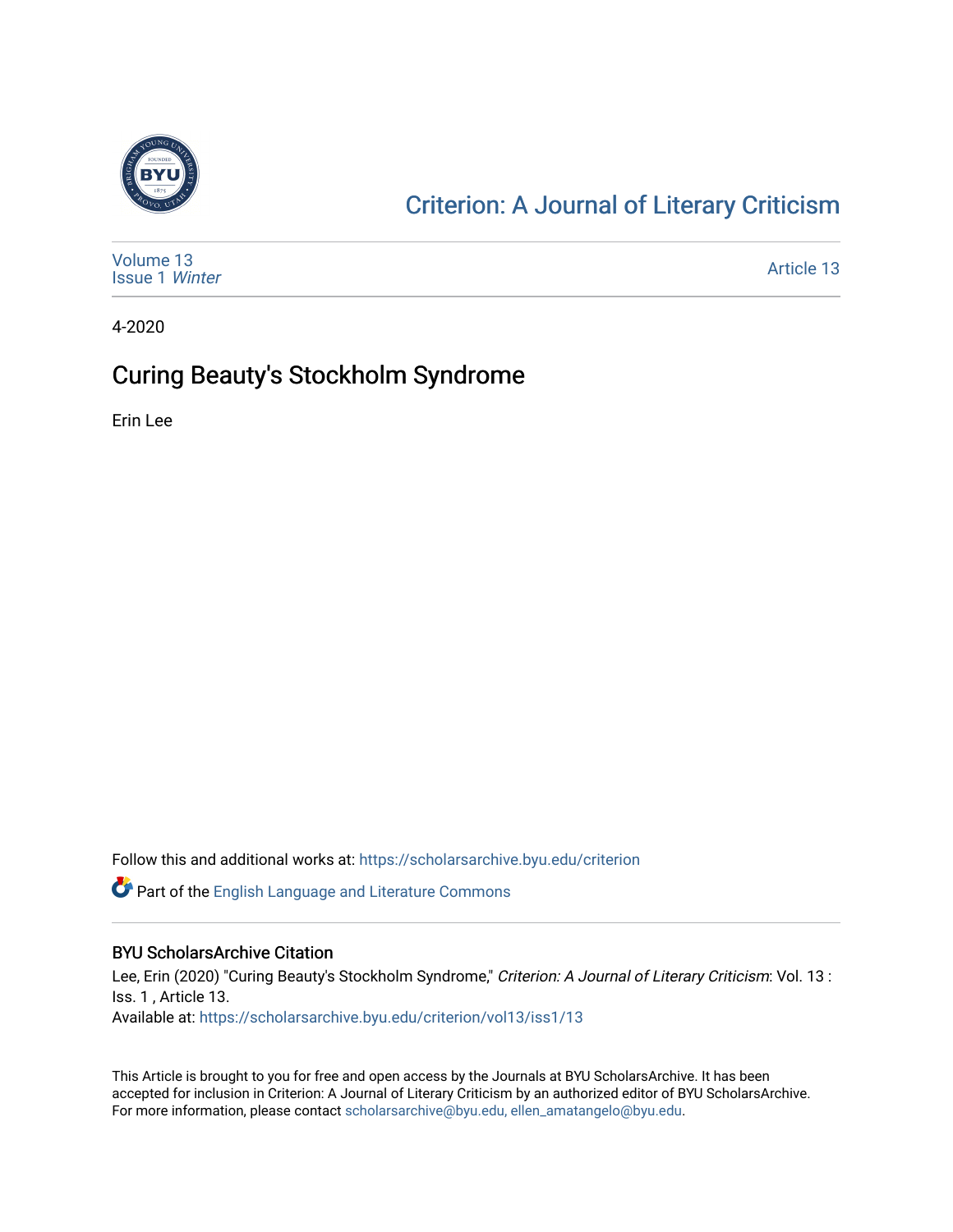# Curing Beauty's Stockholm Syndrome

*Erin Lee*

While *Beauty and the Beast* is a well-known and well-loved fairy tale, popular culture often diagnoses the heroine with Stockholm syndrome. Beauty (or Belle) is frequently seen as a typical damsel in distress, a poor girl who falls for a cruel captor and has no independence or personality of her own—a depiction of the feminine that is horrifying to modern consumers of the tale. This accusation does hold some merit towards older versions of the story. However, in more modern versions (particularly the most popular adaptations, Disney's films), the relationship between Beauty and her beast is altered for a new audience, creating a space for the two to truly fall in love. The beast becomes a gentler soul trapped in his cursed form, and Beauty is given not only a greater support system but a vibrantly independent personality. Disney also adds the character of Gaston as the Beast's foil, showing through contrast the sincerity of Beauty's relationship with the Beast, Beauty's independence, and her ability to take control of her own life. Analyzing several adaptations of this tale over the centuries since it was first written, particularly the addition of Gaston as a foil for the beast, shows that *Beauty and the Beast* has been transformed into a tale of a woman finding and choosing love rather than that of a victim suffering from Stockholm syndrome.

In order to understand Beauty's diagnosis of Stockholm syndrome, one must understand the history of the term. It was coined in 1973 after a hostage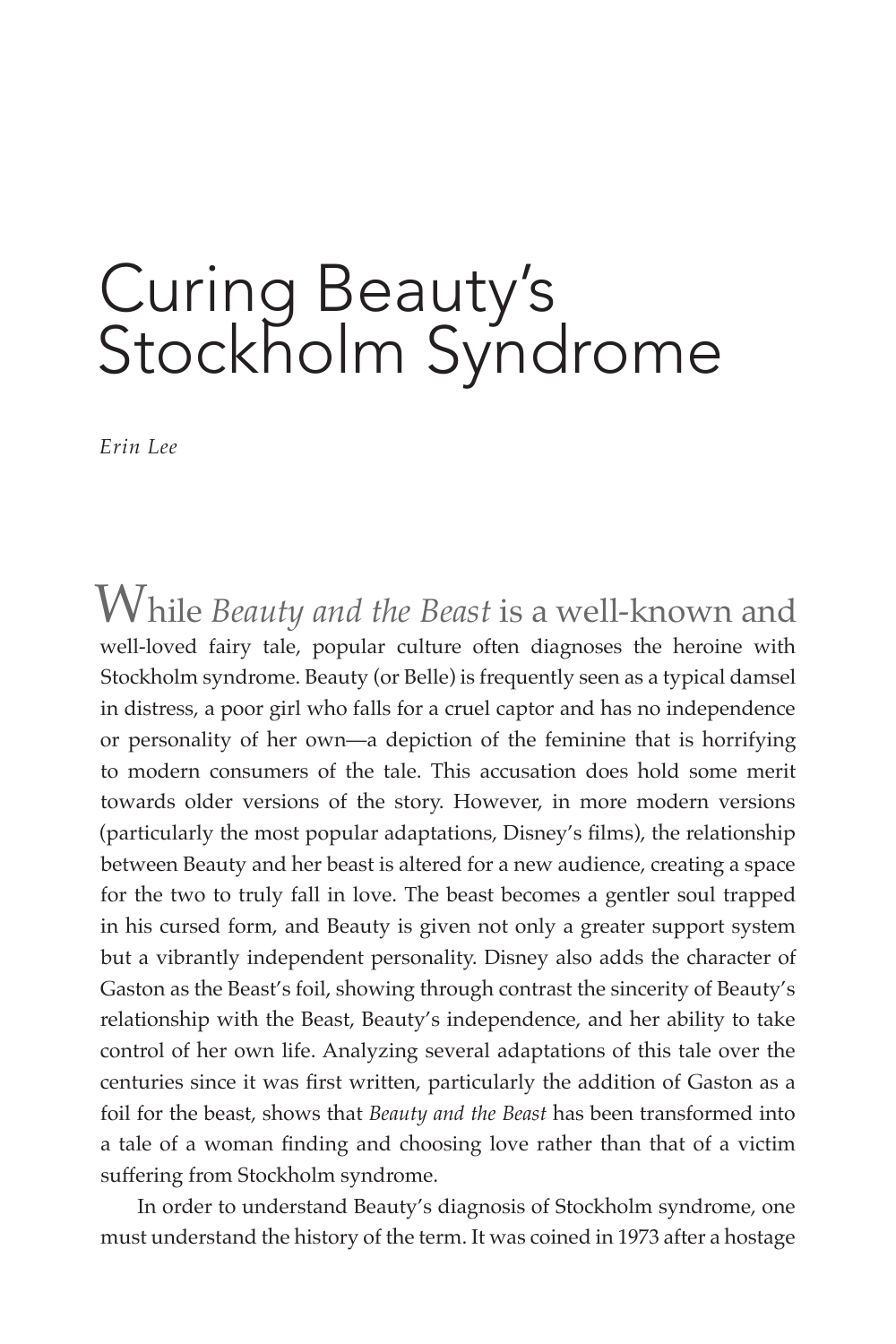situation during a bank robbery in Stockholm, Sweden. The situation resulted in a surprising bond between the hostages and their captors. One victim, Kristen, speaking to the police while being held captive, said:

I fully trust Clark and the robber [Olsson]. I am not desperate. They haven't done a thing to us. On the contrary, they have been very nice. But, you know, Olof, what I am scared of is that the police will attack us and cause us to die . . . [Olsson] is sitting in here and he is protecting us from the police. (Graham 5)

The victims' perception of reality became twisted, and they bonded to their captors as a way to cope with their six-day imprisonment and as a means to ensure their own survival. In fact, this quote was recorded on the second day of their captivity, showing how quickly their symptoms developed. Kristen later is quoted saying, "If someone likes you, he won't kill you" (9). This emotional accommodation led to some sympathy and improved treatment from their captors. The positive feelings of the hostages towards the criminals persisted after the incident ended, though all four of them did testify against their captors in court six months later (however, their apparent recovery is complicated by the fact that years later "two of the woman hostages became engaged to the two captors" [11]). Stockholm syndrome, then, is the twisting of reality where the captors become the "good guys" and the rescuers are the threat. Such a mentally traumatized (and possibly physically abused) victim "needs nurturance and protection, and because the victim is isolated from others, he or she must turn to the abuser for nurturance and protection" (38). Thus, a victim of Stockholm syndrome must be deprived of every system of support beyond his or her abuser. Certain other conditions are also necessary, including an inability or lack of desire to escape (particularly if escaping would pose a threat to the captor), a knowledge of a threat to his or her life as well as the captor's ability to carry out said threat, and the captor showing small moments of kindness or restraint while abusing the victim (Graham 33). If a majority of these conditions are met, then the victim can safely be assumed to be suffering from Stockholm syndrome.

As for the history of *Beauty and the Beast*, it can be traced back to the Greek myth of Cupid and Psyche; however, the version most commonly known was first penned in 1740 by Gabrielle-Suzanne Barbot de Villeneuve. Her tale was then adapted by Jeanne-Marie Leprince de Beaumont (1756) and Andrew Lang (1889), and their works became more well-known than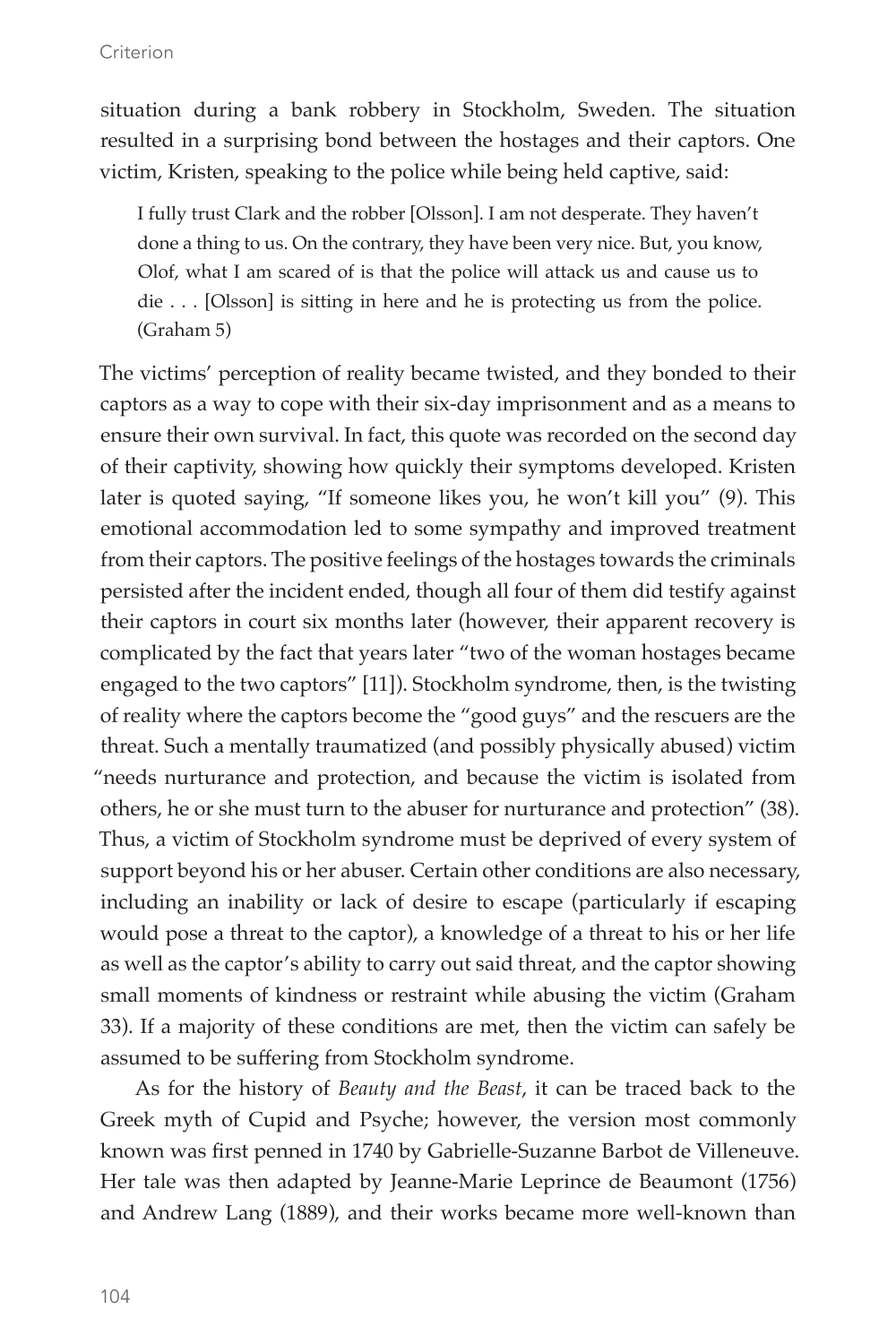Villeneuve's writing. Since then, the tale has been remade many times, both directly and indirectly. Direct adaptations contain certain essential elements, as explored below. Indirect adaptations include titles such as *Seven Brides for Seven Brothers* (1954), *Shrek* (2001), the webcomic *Lore Olympus* (ongoing), and *The Tiger's Bride* (1979). These twist the original story in various ways: in *Seven Brides*, the curse is not magical but rather the behaviour of the men is beastly and they must learn to be civilized; in *Shrek*, it is the princess who is cursed. However, for the purposes of this essay, I will set aside indirect adaptations in favor of more closely investigating a select number of direct adaptations of the tale.

Direct adaptations, as defined here, are required to contain certain commonalities with Villeneuve's original story. These include a main character with the name of "Beauty" (or "Belle," which is simply French for "beauty") and a man who is cursed with a terrible, bestial form until he gains the love of a woman. In each telling, Beauty's father must stumble upon the Beast's domain, traditionally a castle, while lost in the woods. Beauty must then trade her life for her father's and promise to remain with the Beast forever. Eventually, Beauty must beg to return home (the reasons why vary) and the Beast, who is now in love with her, must let her go (the permanence of this release also varies). After seeing her family, Beauty must return to the Beast and find him near death, at which point she expresses her love for him and breaks the curse. The lovers marry and—presumably—live happily ever after. These elements from Villeneuve's original are also found in Beaumont and Lang's versions of the tale. Other direct adaptations that fit these qualifications include Robin McKinley's two retellings, *Beauty* (1978) and *Rose Daughter* (1997), the animated Disney film *Beauty and the Beast* (1991) on which the Broadway musical was based, a French film *La Belle et la Bete*  (2014), and Disney's live-action adaptation of its 1991 film, also titled *Beauty and the Beast* (2017). Though there are certainly more adaptations that would qualify, these illustrate the most important steps in the story's evolution. Each of these adaptations will be analyzed for Stockholm syndrome in what is more or less chronological order, showing how the symptoms of Stockholm syndrome have gradually vanished from the tale as it has been adapted for modern audiences. The new versions of Beauty instead display feminine independence, determination, and, of course, a healthy romantic relationship based on trust and friendship.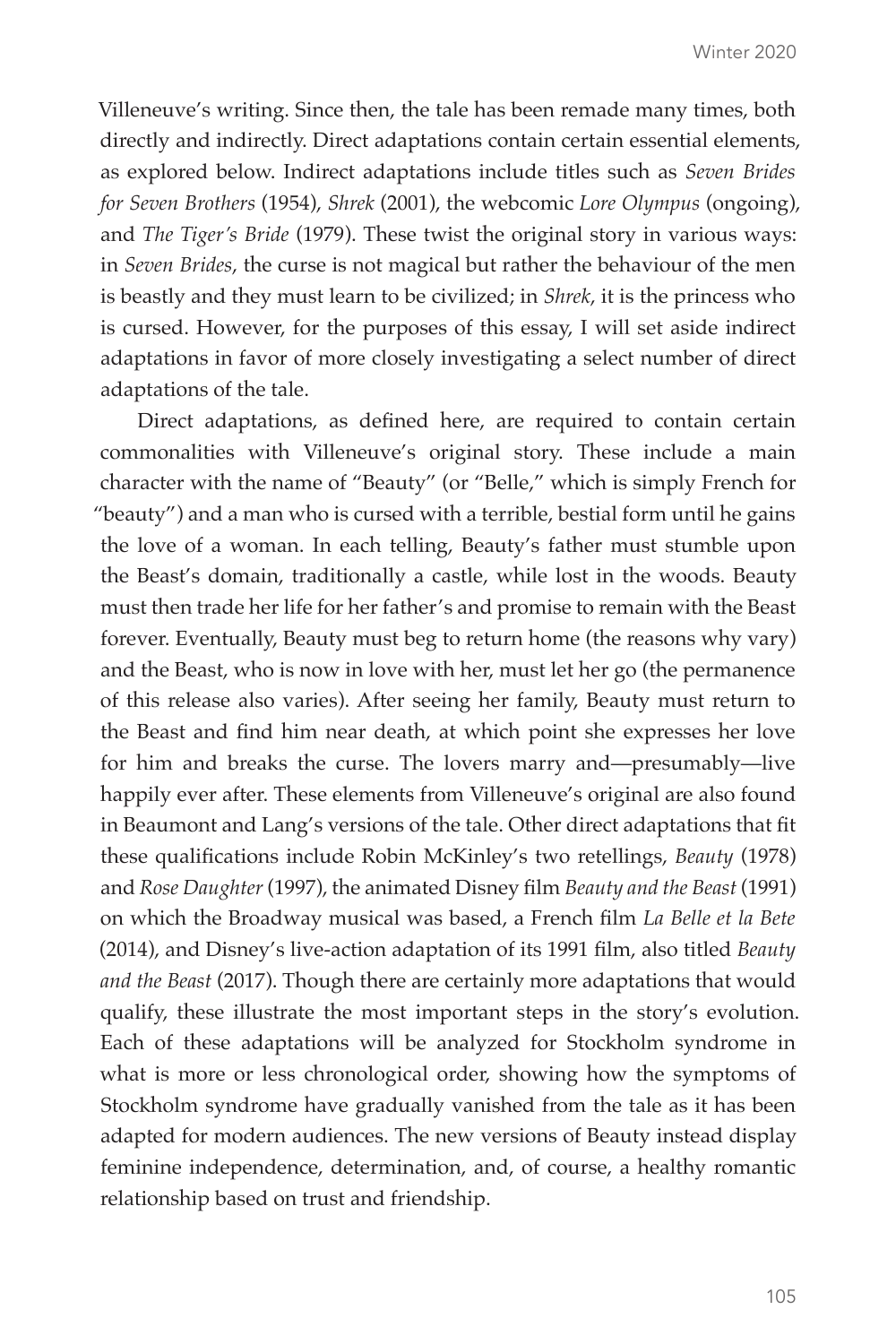Beauty's first incarnations are almost textbook examples of Stockholm syndrome. Villeneuve's original shows Beauty as terrified of the monster holding her captive. His physical appearance is particularly horrifying—he possesses scales, fur, and a "kind of trunk" (Villeneuve), nothing like the furry humanoid of modern adaptations. Though he is outwardly kind, he is slow and a bit gruff. He still holds her captive in his domain, and after dinner each evening, which he demands she eat with him, he asks her, "May I sleep with you to-night?" (Villeneuve). Beauty refuses each night and fears each night that his calm facade will break and his wrath will be the end of her. Despite her efforts to remain independent, the lack of outside support leaves her especially vulnerable, and those who she thought would support her only encourage her to give in to the Beast. These include a handsome prince in her dreams (who she claims to love, though she has never met him and knows nothing about him), a fairy that also appears in her dreams, and her father, all of whom urge her to "love who loves you" (Villeneuve), to not focus on appearances, and to repay the Beast's kindness by accepting his proposal. Beauty is told, essentially, that her feelings do not matter; she must sacrifice her own personhood to repay the Beast's "kindness."

This is what leads to her development of Stockholm syndrome. She is, from her point of view, left with no other choice but to give into the Beast. Though he has not been outwardly cruel, that does not change the fact that Beauty is his captive—even if her father and the individuals in her dreams do not seem to think so. Bereft of strength, she has no recourse but to turn to her captor for comfort, feeling bound to what she sees as her duty, though her heart belongs to the prince in her dreams. Of course, it turns out prince and beast are one and the same, and Beauty is a long-lost princess of an idyllic nation. In the end, the two are wed. This picturesque ending does not change that Beauty, stuck with a terrifying and physically monstrous captor, alone and bereft of support, is forced into affection for the Beast through both necessity and pressure from those who ought to have protected her. She is denied her own humanity and right of choice in favor of satisfying the Beast. Martin Symonds said this of the mental state of hostages who develop Stockholm syndrome:

Frozen fright develops as the hostage comes out of shock and begins to perceive the reality of the situation. In frozen fright, hostages are affectively paralyzed, enabling them to focus their cognitive and motor functions solely on survival, with concentration centered on the terrorist. In this state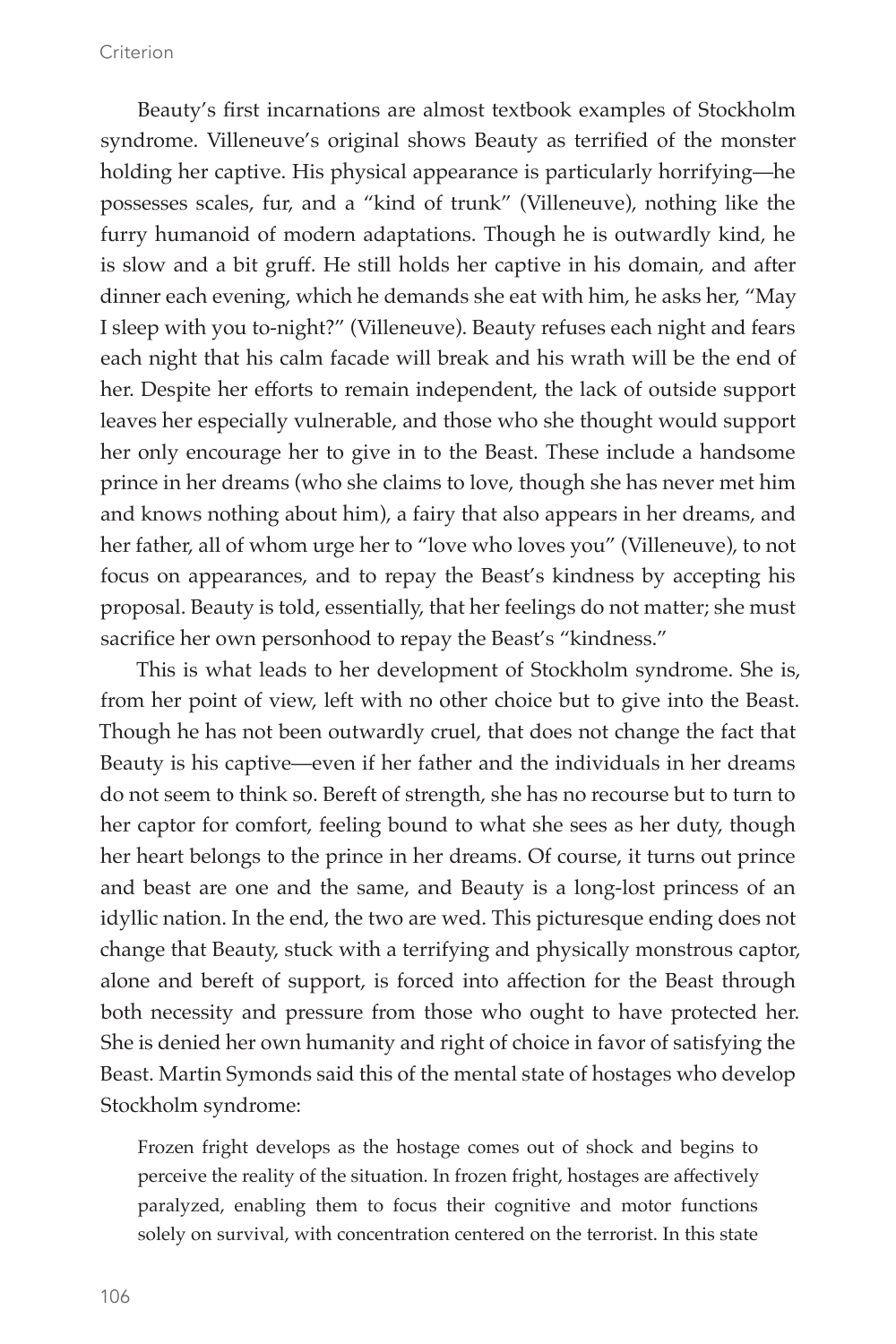the hostage responds to the captor with cooperative, friendly behavior. As this state continues and the hostages are still not rescued, they will feel overwhelmed and develop traumatic psychological infantilism wherein they respond to the captor with appeasement, submission, ingratiation, cooperation, and empathy. As captivity continues and the hostages are still alive, they will begin to perceive the captor as giving their lives back to them. (Graham 27)

Were it not for Beauty's development of Stockholm syndrome, the sheer horror of the situation may have driven her mad. Stockholm syndrome in this adaptation is not only Beauty's way of staying alive, but of staying sane.

Beaumont and Lang tell much the same story, though simpler, cutting out the revelations of Beauty's royal origins and the detailed account of how the curse came to pass (which takes up nearly half of Villeneuve's original). The moments which most vividly display Beauty's Stockholm syndrome in these three adaptations come in the final seconds of the curse, when the Beast is close to death. "You must not die; live to be my husband," she begs. "For I thought I had only a friendship for you, but the grief I feel now convinces me that I cannot live without you" (Beaumont). Though the event itself is necessary for a retelling to qualify as a direct adaptation, the way it is handled along with the other aspects of the story show the Stockholm syndrome present in the Beauty of this particular version. Note that she claims to have had no romantic feelings for the Beast, only friendship. She is no longer scared of him, nor does she love him. Rather, her feelings and her admission of them are motivated by pity and fear of harm befalling her captor, as the original Stockholm victims feared for the bank robbers who held them hostage—Symonds' traumatic psychological infantilism in action (Graham 27). Beauty has come to perceive the Beast as a force for good, as "giving [her life] back to [her]" (27), and so her Stockholm syndrome causes her to believe she loves the beast who held her captive.

In the adaptations by Beaumont and Lang, Beauty's affection for the Beast comes from the same source as the Stockholm victims' affection for their captors: the need to survive. Her own will and her own humanity are subordinated, both by the Beast and by her own mind, in order to ensure that she can live through her captivity and that she can conform to what she has been taught is her duty. Graham describes these mental developments:

Because the victim's very survival is at stake, she or he becomes hypervigilant to the abuser's needs, feelings, and perspectives. Thus, not only is the victim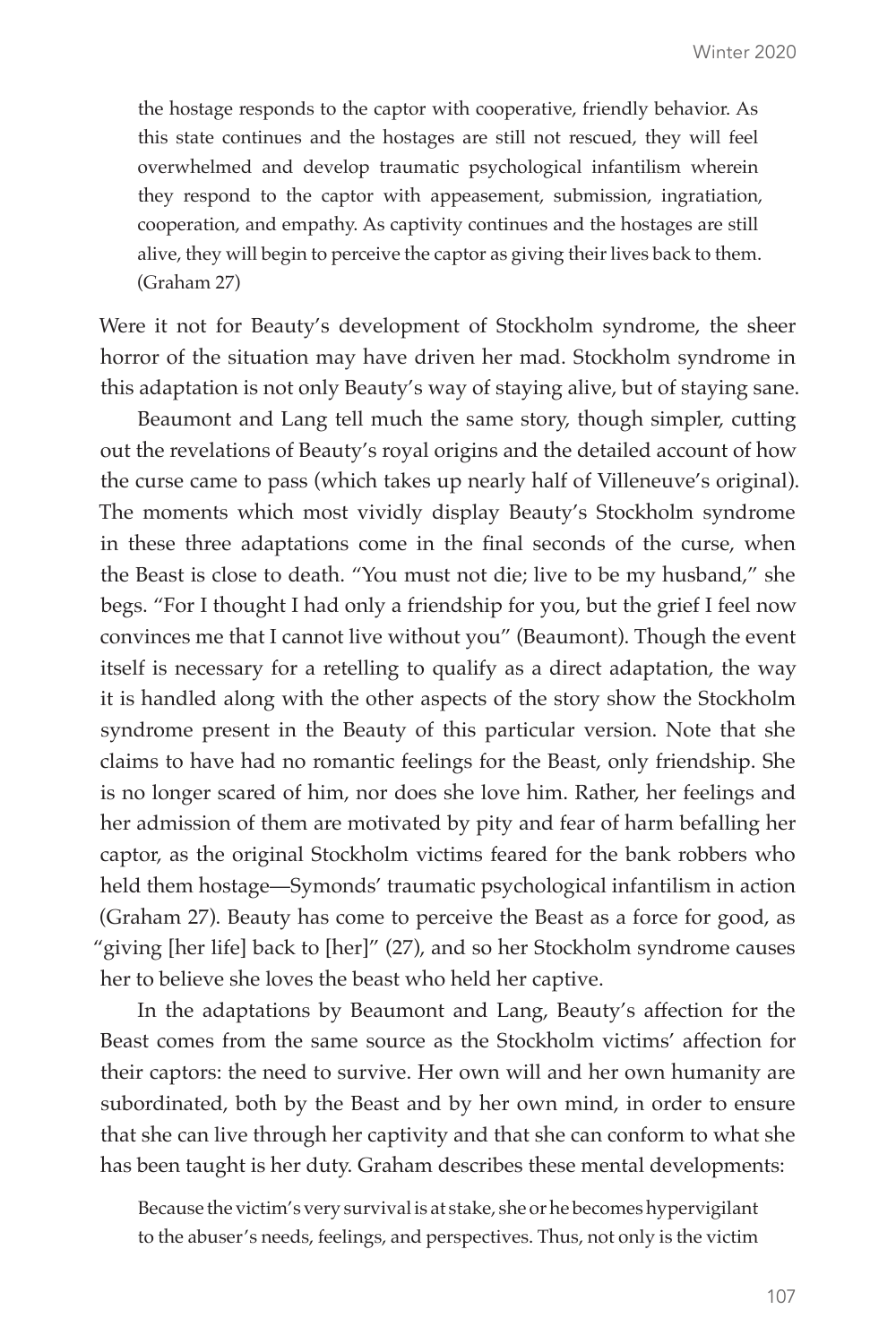compliant, but actively working to anticipate the needs of the abuser. Her or his own needs (other than survival), feelings, and perspectives must take second place to those of the abuser. In addition, the victim's needs (other than survival), feelings, and perspectives only seem to get in the way of the victim's doing what is necessary for survival (they are, after all, feelings of terror). (Graham 38)

Belle puts the Beast's needs and desires ahead of her own as a means of survival in a society where her freedom to choose has been taken. This is both a very sexist view of romance and marriage and an extreme case of Stockholm syndrome. A victimized Beauty, subjected to a romance she does not want, is a remnant from a past where marriages were arranged without the will of the woman involved—where matrimony was a negotiation between men over, essentially, property. Women were not allowed their own voices. Twenty-first century American society in particular looks on this remnant of the past with horror. Imagine if a father forced his teenage daughter to live with a gangster who regularly propositioned her until she agreed to marry him. Many people would correctly see that as sexual harassment bordering on slavery and sex trafficking. Not only is it extremely unhealthy for Beauty, it also dehumanizes her. The original tale, then, is no longer entirely suitable for modern audiences, because of its subjugation of females and its refusal to depict Beauty as a human being rather than a commodity for marriage.

Robin McKinley wrote the next two notable direct adaptations, about twenty years apart: one in 1978 titled *Beauty* and another in 1997 titled *Rose Daughter*. Interestingly, while *Beauty* contains elements of Stockholm syndrome, *Rose Daughter* does not. In *Beauty*, the heroine comes to the castle terrified. Though luxuries surround her, she is heartbroken by the fact that she may never see her family again and terrified by the Beast's nightly proposals. She attempts to find solace in magical pastimes but cannot. Furthermore, the Beast occasionally uses his magic to command the invisible servants that wait upon Beauty's every need, which terrifies her most of all. This magic is a reminder of the power the Beast has over Beauty, whether or not he intends it to be so. Despite all of this, Beauty begins to spend time with him, seeking "nurturance and protection" (Graham 38) from her captor because there is no other solace to be found. In this way, *Beauty* follows the tradition of its fellow older adaptations.

*Rose Daughter*, on the other hand, portrays Beauty at peace in her captivity. Although Beauty misses her family, she creates her own solace in gardening,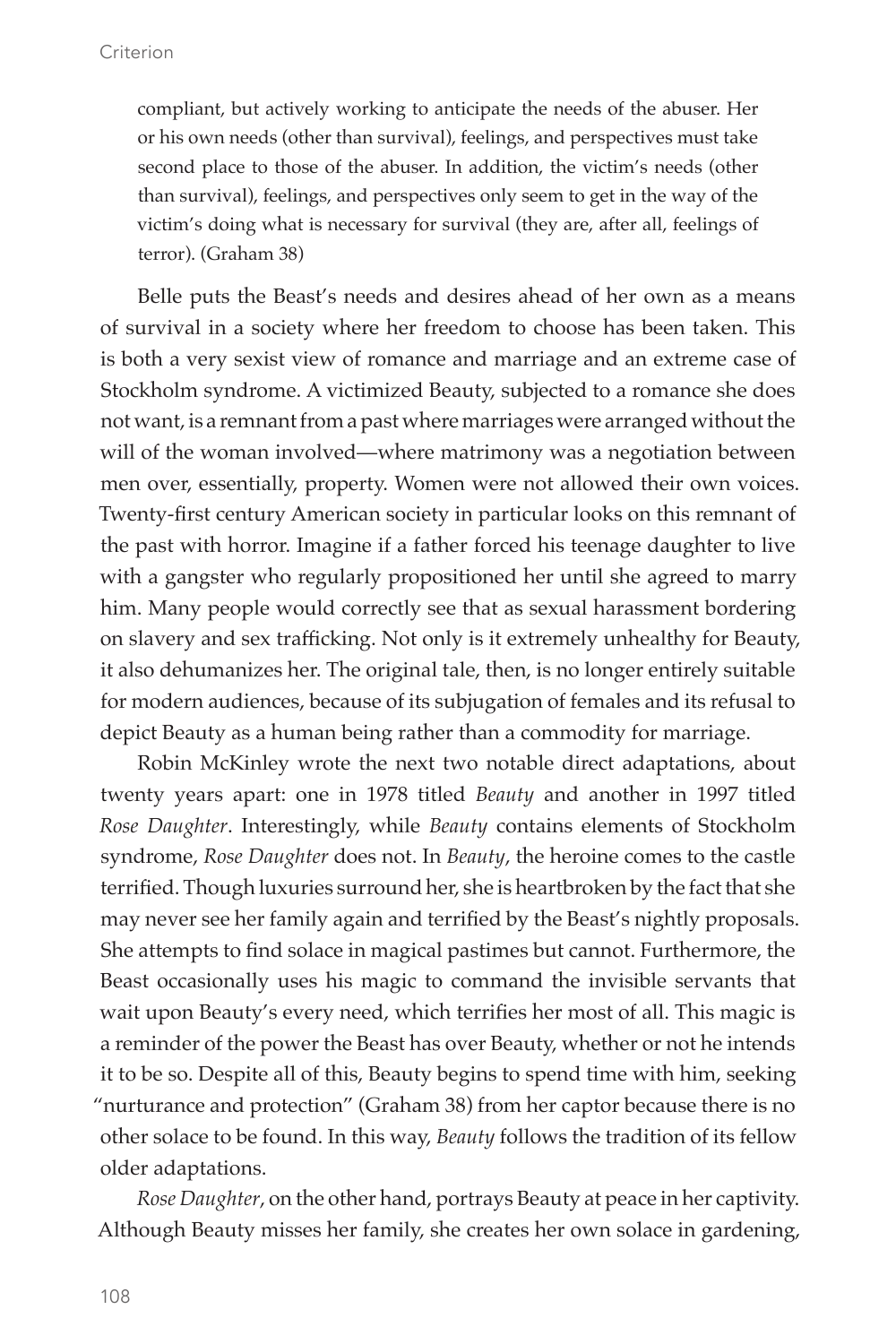particularly in nursing a greenhouse of roses back to health. Though she has no outer support system, she builds an inner one, and in doing so, opens a space to develop a healthy relationship with the Beast based on mutual interests. McKinley also offers a twist on the story's end in *Rose Daughter* rather than the Beast becoming a handsome man and the two living in his castle, the Beast remains a Beast and goes to live with Beauty in the small town where her family resides. Notably, Beauty chose this simple life over a life of luxury and magic—chosen for both her and the Beast. Beauty is the catalyst in this retelling, rather than a subordinate to the Beast's desires. In *Beauty*, the heroine's fate and her story are in the Beast's control, but in *Rose Daughter*, Beauty takes the reins and makes her own happiness, thus avoiding the Stockholm syndrome of her predecessor. By leaving out the elements of the story that created Stockholm syndrome and offering Beauty an outside source of impartial support, Beauty is given a voice and made into an active force in her own story rather than someone to be acted upon by the men around her. The Beauty of *Rose Daughter* does not respond to the Beast with "cooperative . . . behavior" (Graham 27), though she is still courteous. She goes her own way rather than giving in to the trauma of being imprisoned. It is no accident that McKinley's newer telling contains less Stockholm syndrome and that her second Beauty is a woman of more modern sensibilities.

There exists, however, at least one exception to the idea that newer adaptations do not contain Stockholm syndrome as the original does. The 2014 French film *La Belle et la Bete* contains the heroine that quite possibly suffers the most from Stockholm syndrome. In this retelling, it is made very clear to the viewer that Belle is a captive. During her three-day sojourn in the castle, the Beast threatens and terrifies her on multiple occasions. In the most notable of these confrontations, he leaps across their dinner table, gets in her face, and tells her that she will eventually be his no matter how she resists. The overtones of sexual violence are obvious, and although Belle maintains an outward show of strength, she is clearly scared. This scene shows that the Beast does not see her as fully human but as an object to be forced to submit to his desires. His bestial nature also horrifies her, particularly in the scene when she stumbles upon his room as he eats, tearing into a raw carcass with claws and teeth—the implied threat is that she could be next.

Yet Belle is still drawn to the Beast since she has no other support, for no one else lives in the castle. Each night she dreams of the handsome king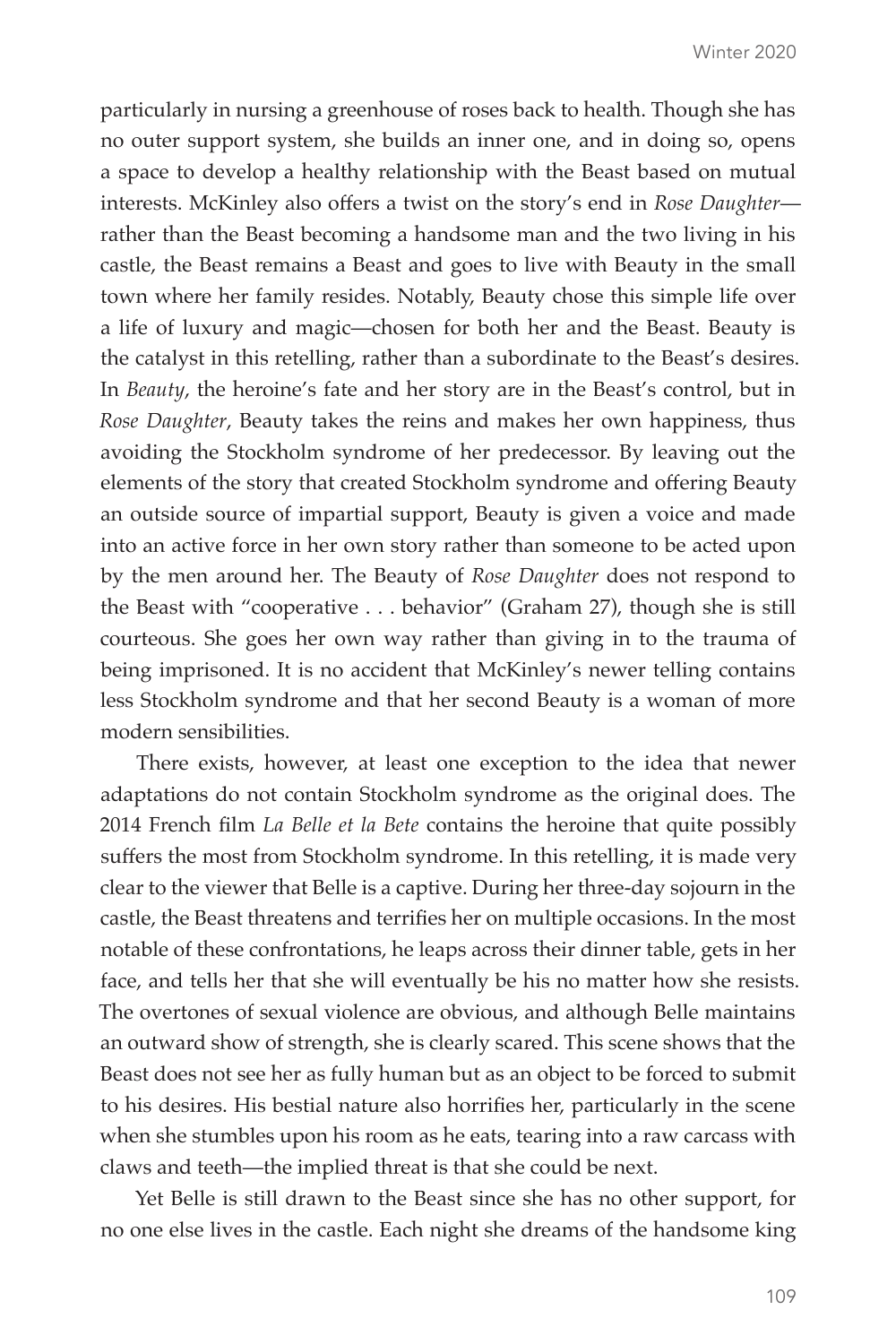who became the Beast. Through these dreams, she learns how the curse came to be and that her love could break it. Belle bears a striking resemblance to this king's former queen, and this resemblance, combined with the way the dreams depict the king, seem to instill a sort of debt into Belle—either to the Beast or to this unknown woman that could have been her sister. Even Belle's dreams are pressuring her to love the Beast. She receives no rest and no support, only this pressure and the fear of her captor. One characteristic of sufferers of Stockholm syndrome is that "the victim . . . works to keep the abuser happy, becoming hypersensitive to the abuser's moods and needs" (Graham 38). Thus her dreams can be seen as a manifestation of her development of Stockholm Syndrome, despite their magical nature. These dreams also contain sexual overtones. One depicts a ball, at which the king announces the queen's pregnancy, and the two dance. The following day, Belle offers the Beast a dance in exchange for a few hours with her family—a semi-sexual favor, given to her abuser, in a final attempt to seek outside support. Yet, upon arriving home, she finds that her eldest brother is pursued by a band of thieves, and those thieves raid the Beast's castle. Enraged, the Beast fights back with giant stone soldiers. Belle arrives just in time to stop one such soldier from crushing her eldest brother. This creates another sort of debt between them; she owes him for her brother's life now, which adds to what she feels she owes him already in honor of the woman in her dreams. The Beast is wounded by the thieves during the battle. Belle and her brothers carry him to a fountain of healing water within the castle, a task made infinitely more difficult by the fact that every plant on the grounds has sprung to life and is trying to kill them. It is only Belle's confession of love for the Beast that stops the assault.

As a confession drawn out by fear of death (mutually Belle's, her family's, and the Beast's), it cannot be a confession of true feeling. First of all, words drawn out under duress are extremely suspect: one of the main indicators of Stockholm syndrome is a "perceived threat to survival" (Graham 33). Belle's fear and horror of the Beast are completely ignored and shoved aside, as if such things do not matter in the face of "true love." In reality, love comes without fear and terror. If the Beast loved her truly, he would not threaten her or keep her captive. He would not demand that she marry him. And if Belle did grow to love the Beast, it would have to be in an environment where she would feel safe refusing him. One of the vital elements of consent is "having the option of saying no" as well as not being "under duress, threat,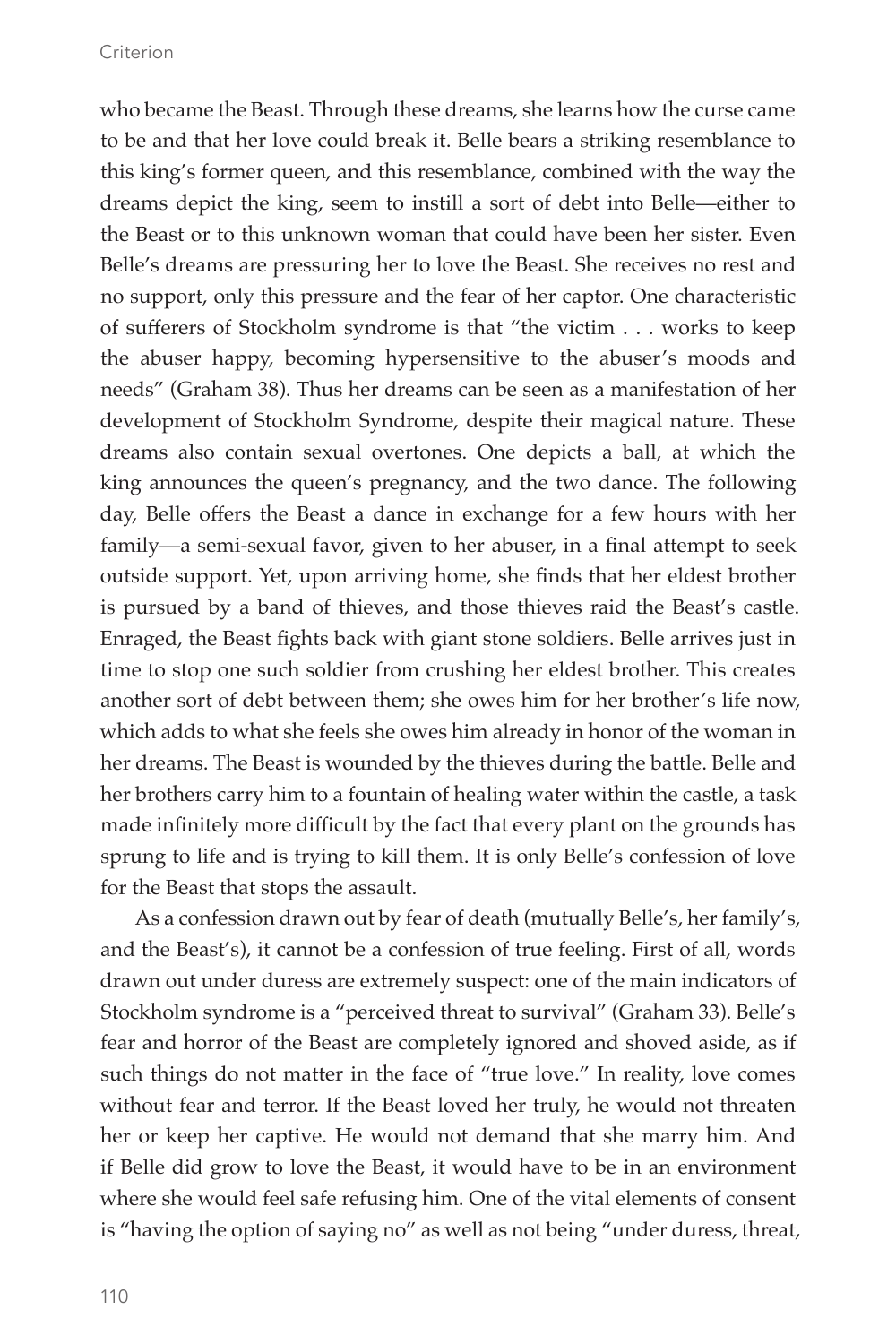coercion, or force" ("What is Consent?"). Instead, Belle has followed the path of Villeneuve's beauty, and, under coercion, fear, and a need to survive, has convinced herself that the Beast is "giving [her life] back to [her]" (27). Though the film uses a similar ending to McKinley's *Rose Daughter* (different in that the Beast does transform back into a man), that does not change the fact that Belle's affection for the Beast sprung from the wrong source—terror, abuse, and threat of death.

*La Belle et la Bete* is a confusing adaptation to analyze. This film, though recent, is not American as the other adaptations are; it is French, the same as Villeneuve's work. Though the two adaptations share a country of origin, enough details are altered from the original that tradition was obviously not a major concern. Additionally, for 2014, a film depicting Stockholm syndrome seems rather odd. Belle is literally terrified into agreeing to marry the Beast. Yet this Belle is not as passive as Villeneuve's heroine, still maintaining her outward confidence even when she is scared. She actively explores the Beast's domain, coming upon him eating his own bestial meal, and defends her family in the face of the Beast's magical defenses. These are positive changes from the original; however, they do not change the Stockholm-esque relationship between Belle and the Beast.

Fortunately, this is not the most well-known adaptation of the fairy tale—that accolade goes to the 1991 Disney animated film (later adapted into a Broadway musical) and the subsequent 2017 live-action remake. Although the two films are much the same (and will be treated equally in most instances), there are a few key differences between them that will be addressed when relevant. Disney, out of all the direct adaptations, changes the story the most. First, the rose serves as the instrument of the enchantment rather than the cause of Belle's captivity (in the 2017 film it is both); second, Belle's father, rather than a wealthy merchant, is a kooky inventor; third, Belle is an only child; and fourth, the Beast's servants are neither invisible nor speechless but rather living household objects, once human, but changed by the curse. The servants play a vital role in the elimination of Stockholm syndrome from the story and have a much bigger role than in any previous adaptations. In fact, the movie is as much about their redemption as it is about Belle and the Beast, particularly in Disney's 2017 film, where they even receive their own song. These servants offer Belle the company and support system that is lacking in Villeneuve's original tale. They give her a nice room, feed her a luxurious dinner (complete with one of the movie's most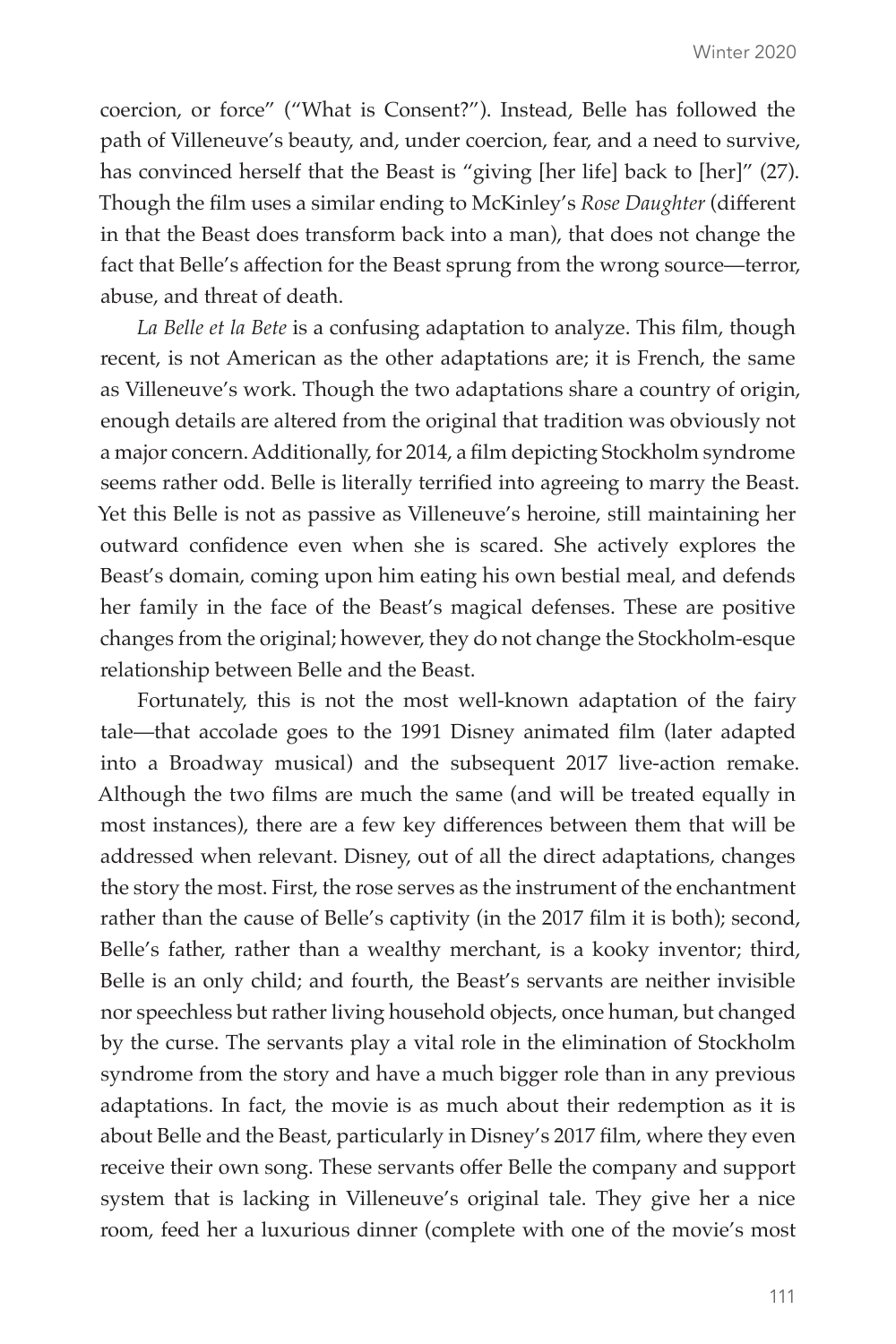well-known musical numbers), and then lead her on a tour of the castle. The most important aspect of these kindnesses is that they are done outside of the Beast's authority and against his wishes—the servants act solely to comfort Belle as she grieves her freedom. That is what makes their support system valid and not just an extension of the original Stockholm syndrome. "The victim's isolation from persons other than the captor/abuser is ideological and usually also physical in nature" (Graham 35). Though Belle is physically isolated from her family in the Beast's castle, she is not ideologically isolated thanks to the support of these magically-transformed servants. Belle, too, is different than her original incarnation—she is somewhat of an outcast and an oddity in the village where she and her father live. She is a bookworm in a society where educated women are frowned upon. In the 2017 version, the villagers actually harm her by throwing her laundry in the dirt because she dares to start teaching a girl to read. This aspect of her character helps her relate to the Beast and also to the enchanted servants—it is the "adventure in the great wide somewhere" that she's always wanted (1991).

However, there is more to Disney's adaptation than dancing candlesticks and talking teapots. Disney makes one vital addition to the story—Gaston. This character, not present in the original story, serves as a foil for the modernized Beast. As a typical "tall, dark, strong, and handsome brute" (1991), he sees himself as the manliest of men and would never stoop to admitting a fault. The other villagers nearly worship him, and local girls fawn for his attention. Yet, he only desires Belle—not for who she is, but because she is the prettiest. And, as he says to his lackey, "That makes her the best! And don't I deserve the best?" (1991). He pays no attention to Belle's interests except to disrespect them (like using her book as a footrest). When Belle turns down his proposal, Gaston exploits her love for her father: he pays a man to lock Belle's father in an asylum unless she marries him. Even the man he pays agrees this is despicable (in the 2017 film, this action is a coverup for some of Gaston's more despicable choices; nevertheless, he does try to use the situation to win Belle over and eventually throws her in the cart with her father). Belle's only reason to consider marrying Gaston is to gain reputation in their village and (in the 2017 film) to avoid becoming an old maid (women without men in their homes, in the 2017 version, are shown as beggars). Gaston is the man that dehumanizes Belle in this version of the story and if, within that marriage—a form of captivity—she convinced herself that she loved Gaston, that could be a type of Stockholm syndrome.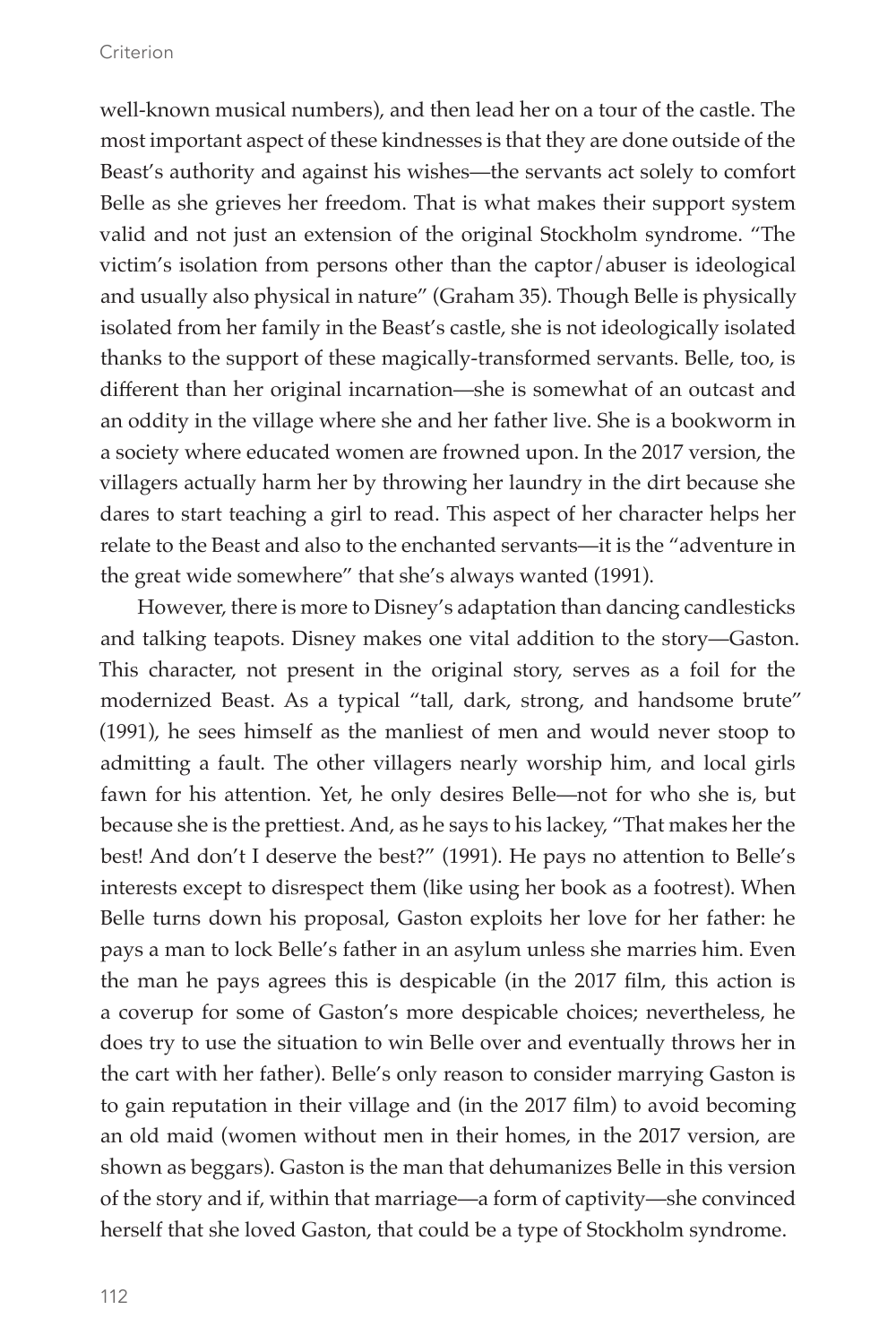In contrast, the Beast pays attention to Belle's hobbies and interests; he doesn't ignore her beauty, but it is not all he cares about. The Beast shows Belle his library, and, upon seeing how much she loves it, he offers it to her with no strings attached. He also is able to admit imperfection. In a particularly illuminating scene in the animated film, Belle teaches the Beast to feed birds from his hands (or paws). The Beast, overeager, requires some correction and Belle's example before he is able to succeed, but he shows no sign of being embarrassed by his need for help. Eventually, a whole flock of birds settles on his shoulders. Two important aspects of this Beast are on display here: first, that he is not humiliated when Belle knows more than he even though she is a woman; and second, that animals trust him (despite the fact that he is a predator). The latter is a common indicator of purity of heart in Disney movies. In the 2017 version, this scene is replaced with Belle helping the Beast approach and befriend her horse. In a slightly comical, extremely vulnerable, and quite endearing moment, the Beast imitates the horse's nicker—something Gaston would never be caught dead doing. The Beast, then, is far more human than Gaston despite his outward appearance, and genuinely cares for Belle, whereas Gaston has a bestial character and cares only about himself.

The final battle between Gaston and the Beast puts the contrast between them on full display. Where Gaston is aggressive, attacking and taunting and threatening, the Beast only moves defensively—barely even that—until Belle arrives, sees Gaston about to kill the Beast, and cries out in fear. The Beast fights back then, but not for his own sake—for Belle's. Notably in the 2017 film, the Beast puts only enough effort into fighting Gaston to allow the Beast to continue making his way to where Belle waits, indicating he cares nothing for the battle. Gaston, on the other hand, has his worth as a man riding on the fight. He persists until the Beast is forced to defeat him completely. The Beast holds Gaston's life in his hands, literally, dangling him over an abyss, but rather than kill him, the Beast simply demands that he leave before returning him to sturdy ground. He then turns his back on Gaston, trusting in honor. But Gaston, unlike the Beast, has no honor. He stabs (or shoots, in the 2017 film) the Beast in the back. It is this action that causes Gaston to fall to his death—ironically, if he had kept his word, he would have survived. It was his need to be the best that caused his fall. The Beast's honorable nature is what causes his injuries, but it is also what wins him Belle's heart. The Beast's last words are to Belle: "At least I got to see you one last time" (1991). In that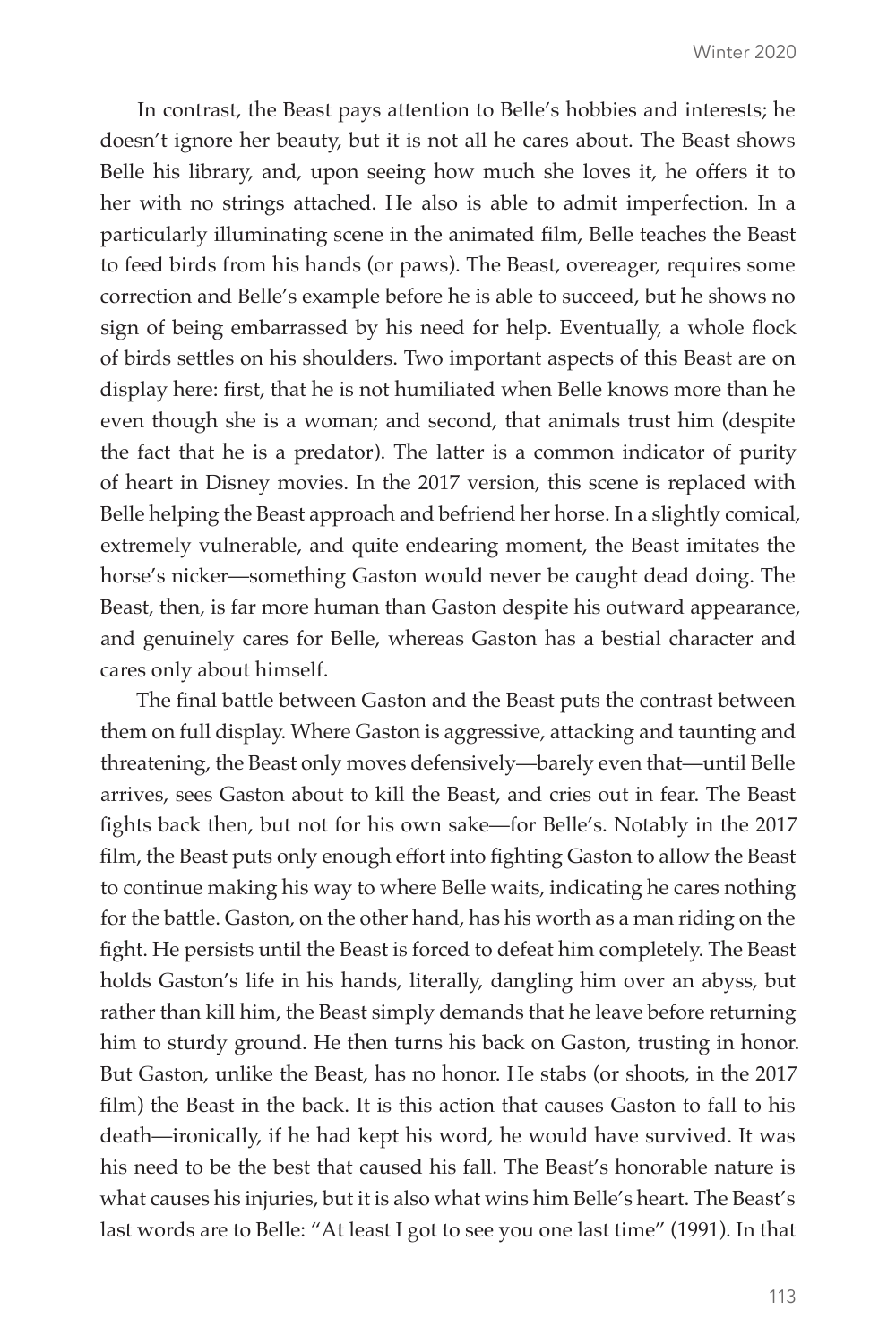moment, Belle admits her love for him, the curse is broken, and his wounds are magically healed—because of his honor and his love for Belle as much as because of her genuine love for him. Importantly, Belle recognizes that this newly human man is her Beast by looking deep into his eyes—the windows to the soul. Thus, through the entire storyline, the character of Gaston shows by contrast that the Beast has a good heart beneath his rough exterior. Where Gaston has social power, money, and peers on his side, the Beast has nothing. Where Gaston attempts to pressure Belle into loving him, the Beast simply tries to be her friend. This Beauty and Beast fall in love without Stockholm syndrome, through common interests and their shared status as outcasts from society.

The original Beauty of *Beauty and the Beast* did suffer from Stockholm syndrome. She developed feelings for the Beast under duress, alone and unsupported, rather than through genuine connection. However, as the story has been altered for modern audiences, elements of Stockholm syndrome have all but vanished. Importantly, the versions of *Beauty and the Beast* that are most widely known—the two Disney films—change the original story to create a genuine relationship between Belle and the Beast. They give Belle a support system and create a foil for the Beast's goodness in the form of Gaston. They provide Belle with history, personality, and a friend in the form of the Beast—both of them outcasts, the Beast for his cursed form and Belle for her love for books. Disney's 2017 live-action film only improved what their 1991 animated feature began—a story where Belle, or Beauty, is more than just a pretty face.